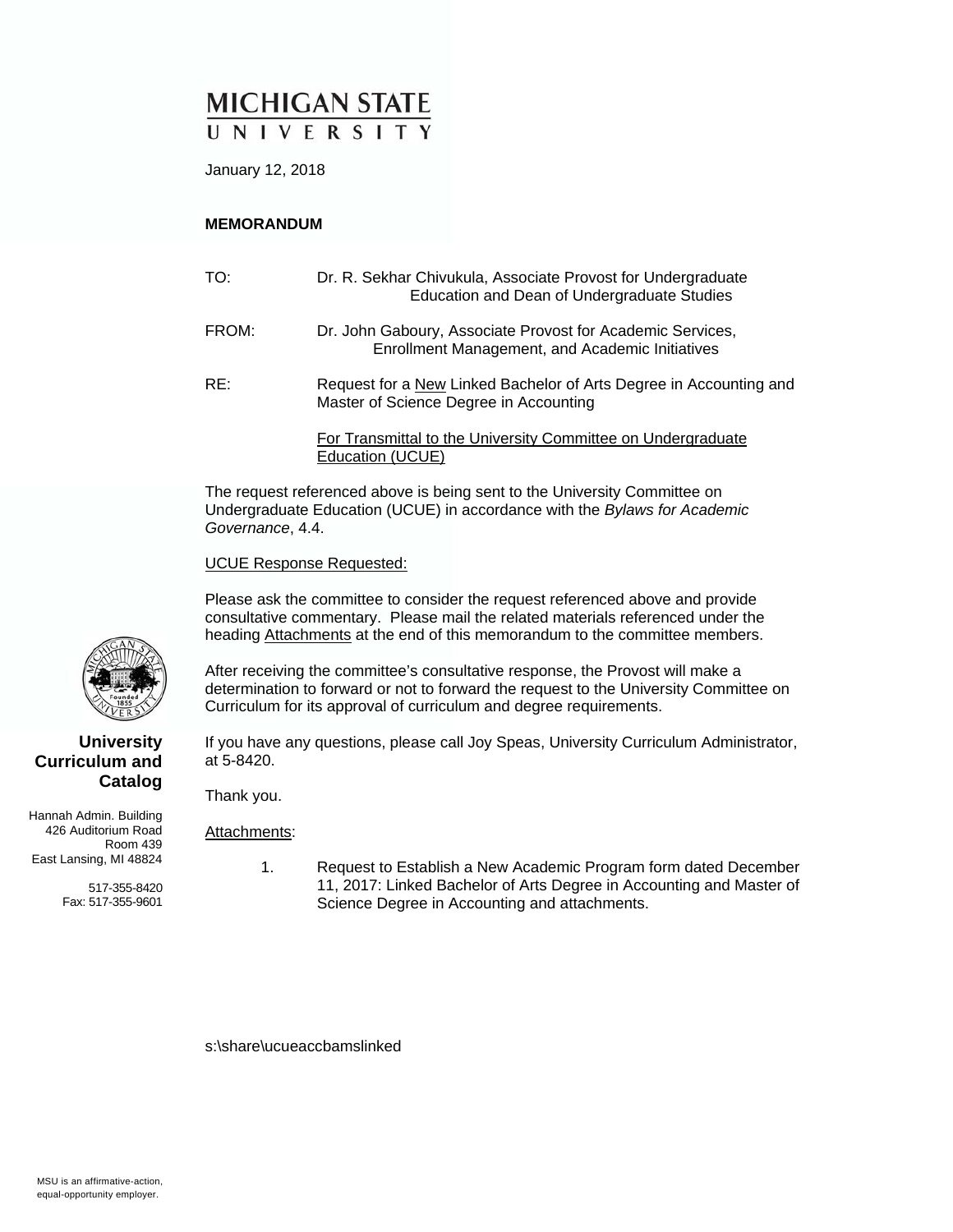#### ELI BROAD COLLEGE OF BUSINESS

 $1.$ Request to establish a Linked Bachelor of Arts Degree in Accounting and Master of Science Degree in Accounting in the Department of Accounting and Information Systems. The University Committee on Undergraduate Education (UCUE) will consider this request. The University Committee on Graduate Studies (UCGS) will consider this request at its February 5, 2018 meeting.

Per University policy:

A candidate for a Linked Bachelor's-Master's Degree from Michigan State University may request the application of up to 9 credits toward the master's program for qualifying 400-level and above course work taken at the undergraduate level at Michigan State University or another postsecondary accredited institution of comparable academic quality. The number of approved credits, not to exceed 9, are applied toward the credit requirement of the master's degree. Some colleges with programs that require more than 30 credits for the master's degree may apply more than 9 credits toward the master's degree but not more than 30% of the total number of credits required for the master's degree. Credits applied to the Linked Bachelor's-Master's Program are not eligible to be applied to any other graduate degree program.

Add the following statement in the Department of Accounting and Information Systems: a.

#### **LINKED BACHELOR'S-MASTER'S DEGREE IN ACCOUNTING Bachelor of Arts Degree in Accounting Master of Science Degree in Accounting**

The department welcomes applications from Michigan State University Accounting undergraduate students at the end of their junior year or first semester of the senior year. Admission to the program requires a minimum undergraduate grade-point average of 3.0 and an approved program of study for the Master of Science degree in Accounting at the time of admission. Admission to the Linked Bachelor's-Master's program allows the application of up to 9 credits toward the master's program for qualifying 400-level and above course work taken at the undergraduate level at Michigan State University or another postsecondary accredited institution of comparable academic quality. The number of approved credits, not to exceed 9, are applied toward the credit requirement of the master's degree. Credits applied to the Linked Bachelor's-Master's program are not eligible to be applied to any other graduate degree program. Students interested in pursuing the Certified Public Accountant (CPA) license must have 150 credit hours of college/university credit to be eligible for certification. This will be considered and built into the student's study plan.

Effective Fall 2018.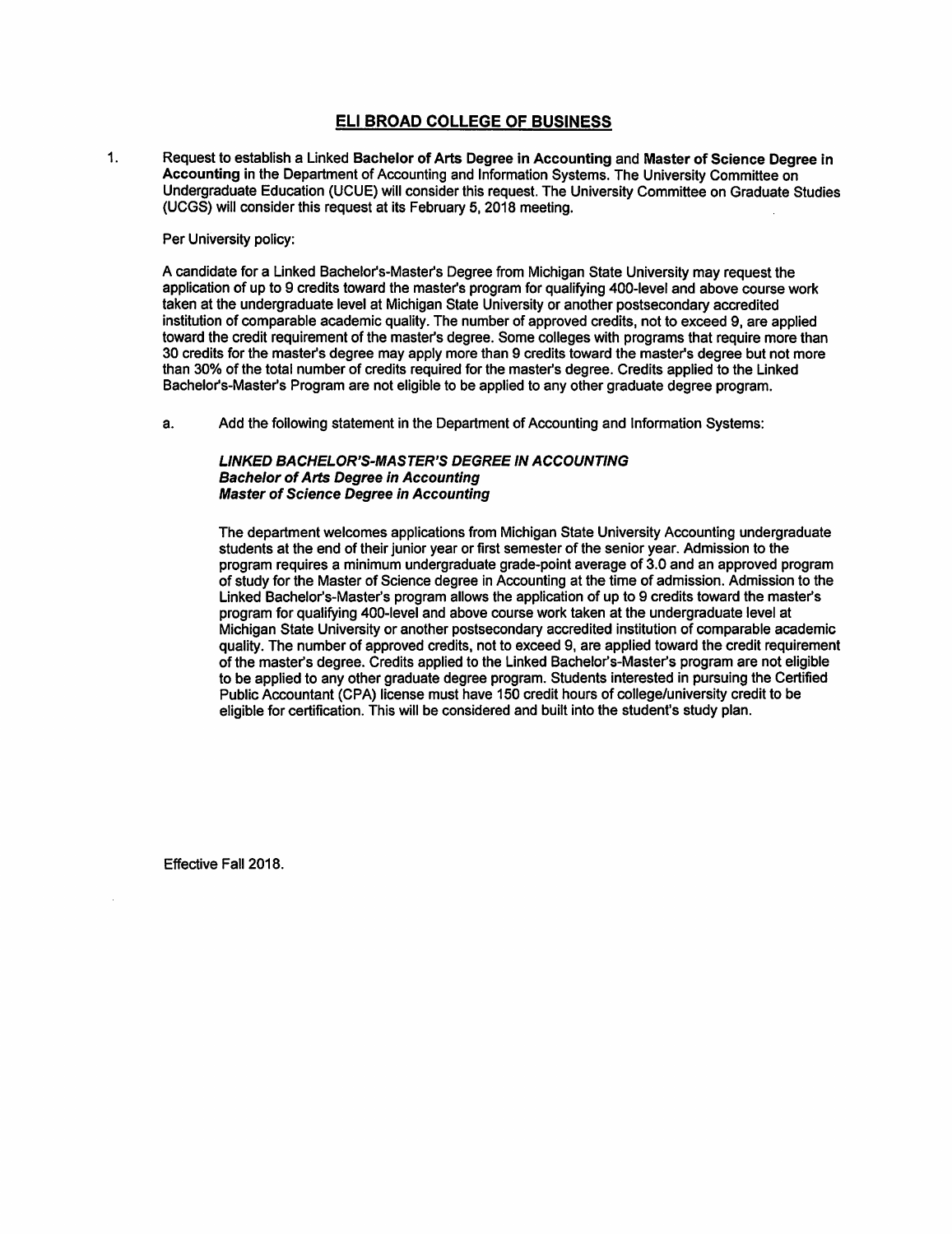MSU RO; Academic Programs - View a Program

https://reg.msu.edu/Forms/AcademicPrograms/ProgView.aspx?Prog...

# $\sqrt{2}$ Michigan State University Office of the Registrar

Main Menu

(ProgramsMenu.aspx)

| Program Name: Linked BA-MS Program in<br>Accounting<br>Degree: LINKBAMS<br>Sequence Number: 1 | Program Request ID: 3559                                                                                                                                                                                                                                                                                                        |  |  |  |  |  |  |
|-----------------------------------------------------------------------------------------------|---------------------------------------------------------------------------------------------------------------------------------------------------------------------------------------------------------------------------------------------------------------------------------------------------------------------------------|--|--|--|--|--|--|
| Effective Dates: Fall 2018 - Open<br><b>Status: Interim</b>                                   | <b>Initial Action: New</b>                                                                                                                                                                                                                                                                                                      |  |  |  |  |  |  |
|                                                                                               | Requested Date: 9/11/2017 12:50:32 PM                                                                                                                                                                                                                                                                                           |  |  |  |  |  |  |
| 1. Department/School/College:                                                                 |                                                                                                                                                                                                                                                                                                                                 |  |  |  |  |  |  |
| 08009  Department of Accounting and Information Systems                                       |                                                                                                                                                                                                                                                                                                                                 |  |  |  |  |  |  |
| 2. Name of Program:                                                                           |                                                                                                                                                                                                                                                                                                                                 |  |  |  |  |  |  |
| Unked BA-MS Program in Accounting Linked                                                      |                                                                                                                                                                                                                                                                                                                                 |  |  |  |  |  |  |
| 3. Name of Degree:                                                                            |                                                                                                                                                                                                                                                                                                                                 |  |  |  |  |  |  |
| LINKBAMS                                                                                      |                                                                                                                                                                                                                                                                                                                                 |  |  |  |  |  |  |
| 4. Type of Program:                                                                           |                                                                                                                                                                                                                                                                                                                                 |  |  |  |  |  |  |
| Major                                                                                         |                                                                                                                                                                                                                                                                                                                                 |  |  |  |  |  |  |
| 5. Effective Start Semester:                                                                  |                                                                                                                                                                                                                                                                                                                                 |  |  |  |  |  |  |
| <b>Fall 2018</b>                                                                              |                                                                                                                                                                                                                                                                                                                                 |  |  |  |  |  |  |
| 6. Target student audience for the program:                                                   |                                                                                                                                                                                                                                                                                                                                 |  |  |  |  |  |  |
| Undergraduate students in the accounting major                                                |                                                                                                                                                                                                                                                                                                                                 |  |  |  |  |  |  |
| 7. Enrollment:                                                                                |                                                                                                                                                                                                                                                                                                                                 |  |  |  |  |  |  |
| What is the expected enrollment per year: 75                                                  |                                                                                                                                                                                                                                                                                                                                 |  |  |  |  |  |  |
| What is the minimum enrollment acceptable: 0                                                  |                                                                                                                                                                                                                                                                                                                                 |  |  |  |  |  |  |
| 8. Source of budget for the program:                                                          |                                                                                                                                                                                                                                                                                                                                 |  |  |  |  |  |  |
|                                                                                               | To align academic planning and curricular change, ALL requests for NEW funds must be included in the<br>College's annual planning letter. Provost approval of new funds and the effective date for the new program<br>must align. If funding is not approved, then the program request will not be forwarded to Faculty Senate. |  |  |  |  |  |  |
| Internal reallocation                                                                         |                                                                                                                                                                                                                                                                                                                                 |  |  |  |  |  |  |
|                                                                                               |                                                                                                                                                                                                                                                                                                                                 |  |  |  |  |  |  |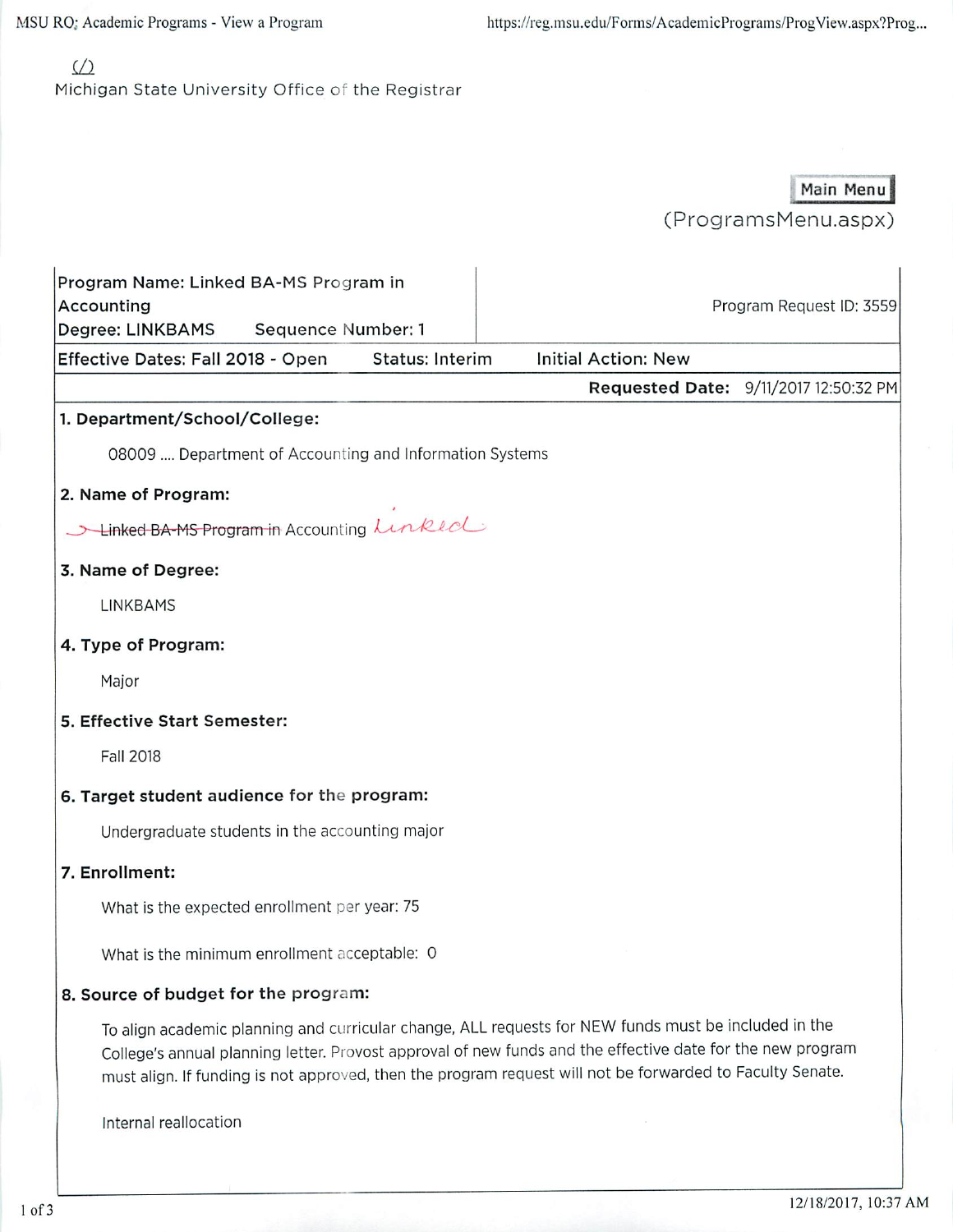If new funds, was this request included in the College's annual planning letter? Indicate yes or no. If no, then this is a department or college fund reallocation (If the program is implemented, no additional resources are required.).

# 9. Projected Costs as compared to other programs in unit:

Same

## 10. Staff requirement:

How many additional staff will be required: 0

Who will provide the primary instruction. Describe any external linkages (industry, government, etc.):

## 11. Will additional equipment be required:

Approximate cost: 0

Source of funding:

## 12. Will additional library materials be required:

Approximate cost: 0

Source of funding:

# 13. Will additional space be required:

Type:

Approximate amount:

# 14. If the program requirements contain a named concentration, do you wish for the concentration to be noted on the student's transcript?:

**No** 

# 15. Detailed Description:

The Department of Accounting and Information Systems welcomes applications from undergraduate accounting majors to the linked BA - MS accounting program. The linked program in accounting allows students who are admitted to apply up to nine credits toward the master's program for qualifying 400 level and above coursework taken at the undergraduate level at Michigan State University or an external accredited institution. Admission application must be made the junior year or first semester of the senior year. Admission to the program requires a minimum grade-point-average of 3.0 and an approved program of study. The number of approved credits, not to exceed nine, are applied toward the credit requirement of the master's degree. Credits applied to the Linked Bachelor's-Master's program are not eligible to be applied to any other graduate degree program. Students interested in pursuing the Certified Public Accountant (CPA) license must have 150 credit hours of college/university credit to be eligible for certification. This will be considered and built into the student's study plan.

The student must submit a graduate application by the regular application deadline for the semester in which they wish to start the graduate portion of the linked program. The requirements for GMAT/GRE scores and letters of references are waived for Linked BA - MS program students from Michigan State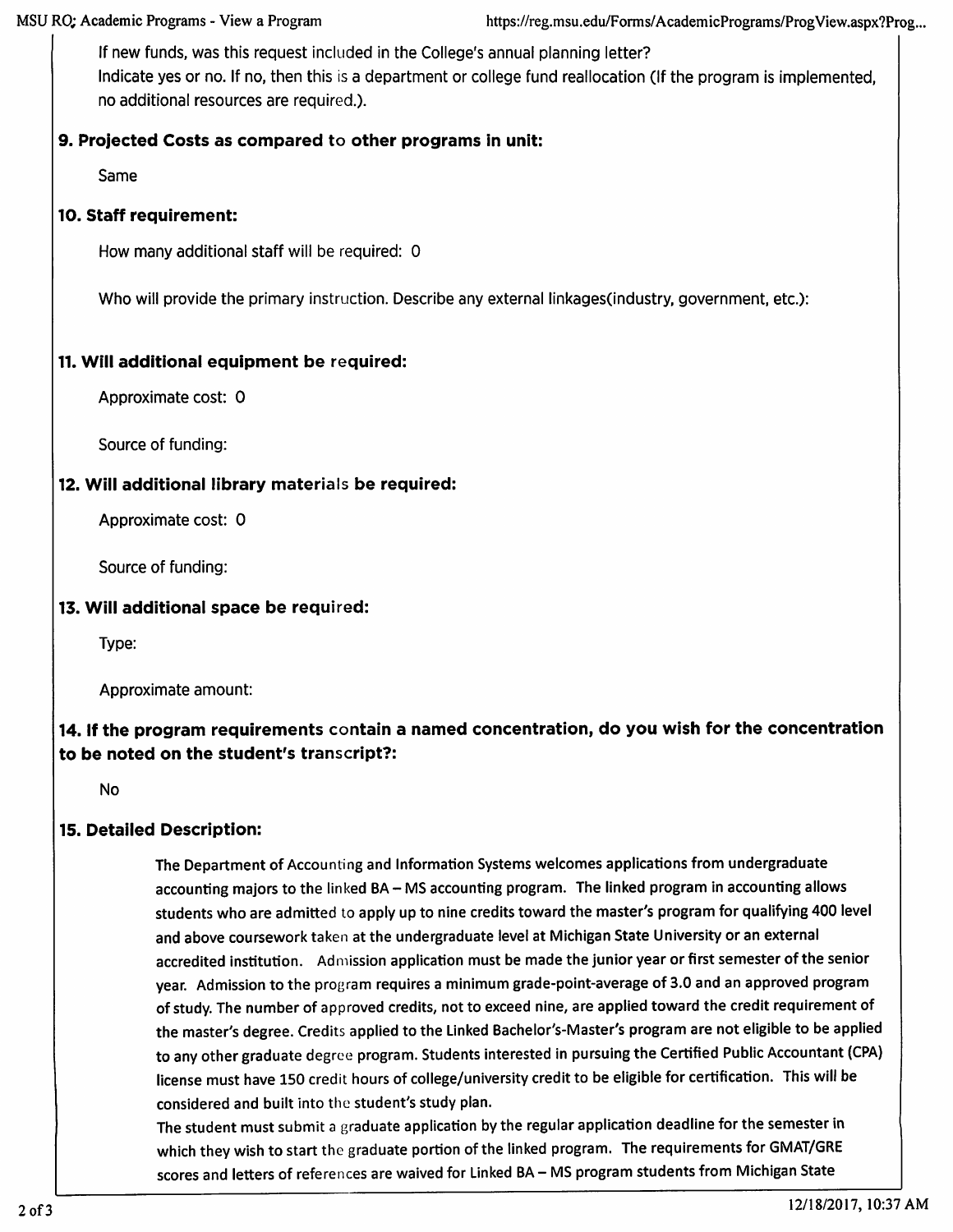University.

#### 16. Are there admissions requirements for this program?:

Grade or grade-point average requirements and if so in which course(s), portfolio requirement, audition, essay, etc. If there are not admission requirements other than those required by the University policy indicate "none". Eligible students must be admitted to the undergraduate accounting major with a minimum grade-pointaverage of 3.0 and an approved program of study.

## DEPARTMENT LEVEL APPROVAL STATUS

Approved: Department of Accounting and Information Systems 9/11/2017 1:11:16 PM by Lynn Zelenski for Vallabh Sambamurthy, Chairperson

## **COLLEGE LEVEL APPROVAL STATUS**

Approved: Eli Broad College of Business and The Eli Broad Graduate School of Management 12/11/2017 2:41:14 PM by Aybige Kocas for Sanjay Gupta, Associate Dean

| Call us: (517) 355-3300                                                                            |  |  |  |  |  |
|----------------------------------------------------------------------------------------------------|--|--|--|--|--|
| Contact Information (/contact.aspx)   Site Map (/sitemap.aspx)   Privacy Statement (/privacy.aspx) |  |  |  |  |  |
| Site Accessibility (/siteaccessibility.aspx#)                                                      |  |  |  |  |  |

Call MSU: (517) 355-1855 | Visit: msu.edu (http://msu.edu) MSU is an affirmative-action, equal-opportunity employer. | Notice of Nondiscrimination (http://oie.msu.edu) **SPARTANS WILL.** | © Michigan State University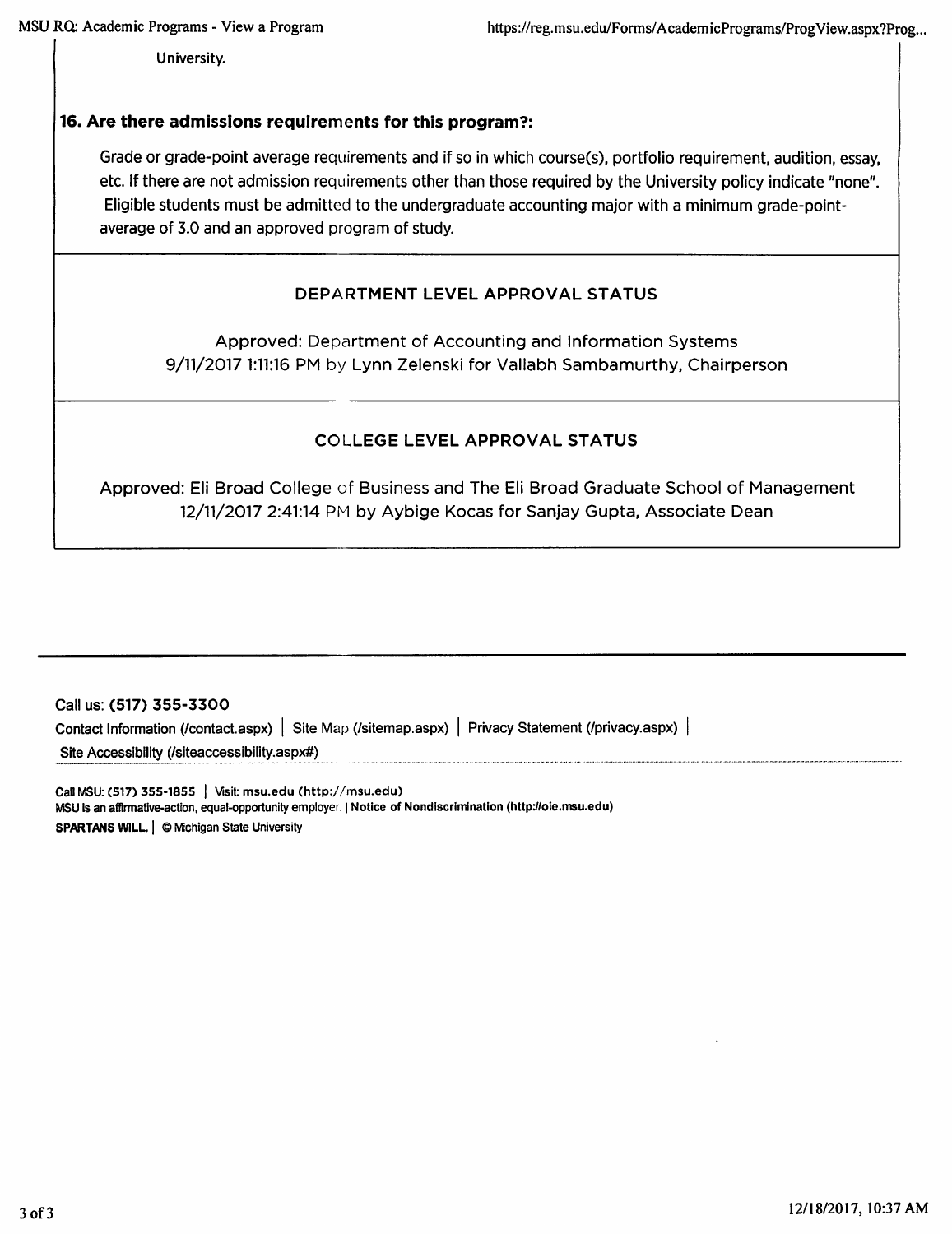#### **UNDERGRADUATE PROGRAM**

The Department of Accounting and Information Systems provides a Bachelor of Arts degree with a major in accounting. The undergraduate accounting student follows a rigorous course of study that includes financial accounting theory and practice, cost and managerial analysis, individual and corporate income taxation, auditing concepts and issues, and accounting information systems. Students receive technical accounting skills, exposure to business analytics and communication training.

#### Requirements for the Bachelor of Arts Degree in Accounting

1. The graduation requirements of the University as described in the Undergraduate Education section of this catalog; 120 credits, including general elective credits, are required for the Bachelor of Arts degree in Accounting.

- The completion of Mathematics 103 and 124 [referenced in item 2. below] may also satisfy the University mathematics requirement.<br>The University's Tier II writing requirement for the Accounting major is met by completing Accounting 301 and 331. Those courses are referenced in item 3. a. below.
- $\overline{2}$ The requirements of The Eli Broad College of Business for the Bachelor of Arts degree
- in the majors that comprise the Business Administration Programs.
- 3. The following requirements for the major:

**CREDITS** 

 $Inswf(1)$ 

DRAFT

| a. | Major Field of Concentration: All of the following<br>courses with a minimum grade-point average of $2.00$ |                     |                                                                     |  |  |
|----|------------------------------------------------------------------------------------------------------------|---------------------|---------------------------------------------------------------------|--|--|
|    |                                                                                                            |                     |                                                                     |  |  |
|    | ACC                                                                                                        | 250                 | Preparing for an Accounting Career 1                                |  |  |
|    | <b>ACC</b>                                                                                                 | 300                 | Intermediate Financial Accounting I 3                               |  |  |
|    | <b>ACC</b>                                                                                                 | 301                 | Intermediate Financial Accounting II. 3                             |  |  |
|    | ACC.                                                                                                       | 321                 | Accounting Information Systems3                                     |  |  |
|    | ACC                                                                                                        | 341                 | Accounting for Management Decision Making 3                         |  |  |
|    | <b>ACC</b>                                                                                                 | 411                 |                                                                     |  |  |
|    | <b>ACC</b>                                                                                                 | 331                 | Federal Income Tax Accounting $\ldots \ldots \ldots \ldots$         |  |  |
|    |                                                                                                            |                     | Students who plan to sit for the CPA Examination in Michigan        |  |  |
|    |                                                                                                            |                     | must presently complete Accounting 308 (or its equivalent at an-    |  |  |
|    |                                                                                                            | other institution). |                                                                     |  |  |
|    |                                                                                                            |                     | Students may earn a maximum of 2 credits of internship or other     |  |  |
|    |                                                                                                            |                     | work experience, in two distinct 1 credit enrollments, to count to- |  |  |
|    |                                                                                                            |                     | wards the Bachelor of Arts degree in Accounting.                    |  |  |

#### **GRADUATE STUDY**

The Department of Accounting and Information Systems offers a Master of Science degree program in Accounting. That program is described below.

In addition, the department offers a Doctor of Philosophy degree program with a major in Accounting. For information about that program, refer to the Doctor of Philosophy statement in the Broad College section.

#### **ACCOUNTING**

**Master of Science**